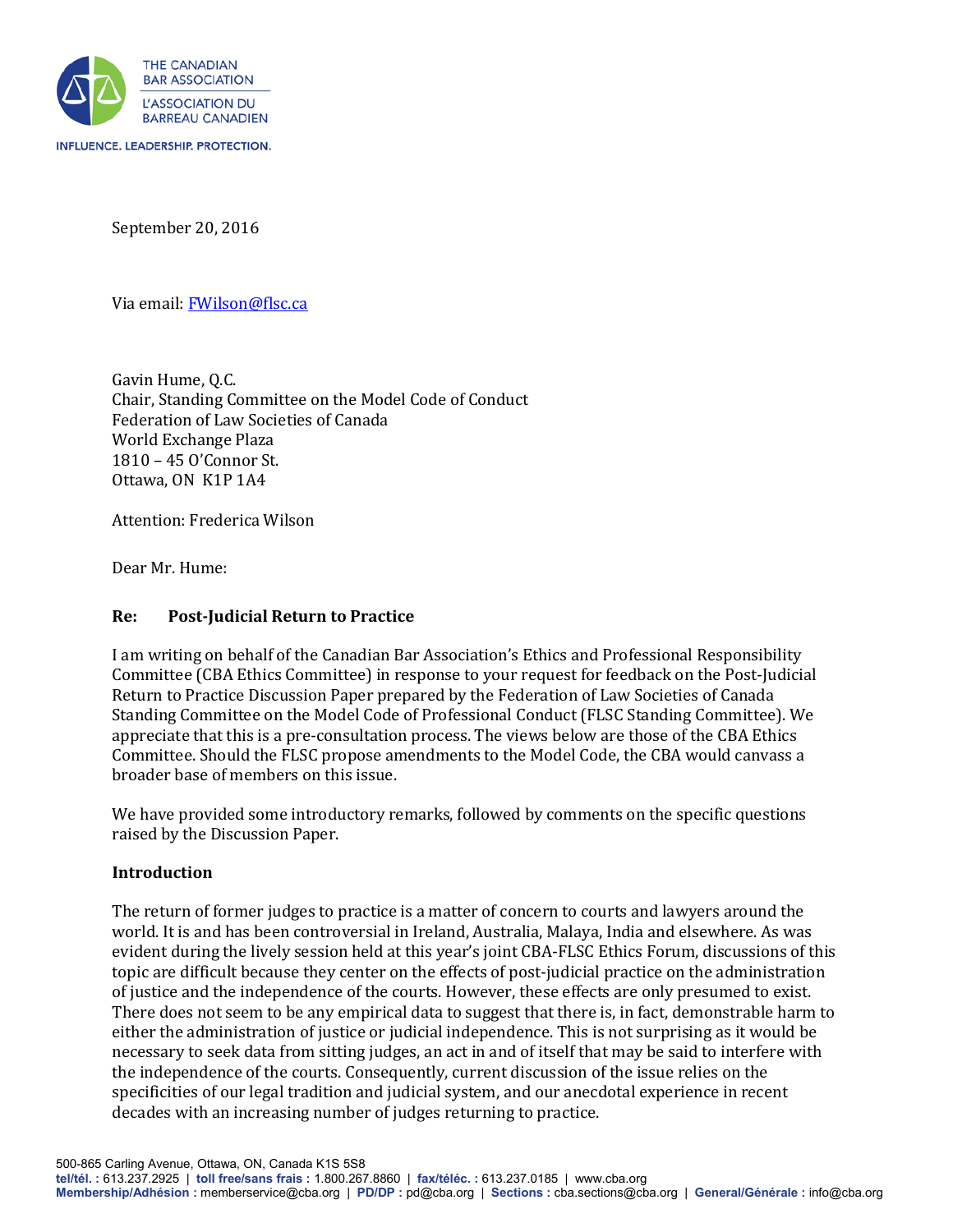## **Question 1 – Should a former judge be eligible to return to practice?**

No Canadian jurisdiction "prohibits the return to practice of the retired judge." Many judges have returned to practice, as even a cursory review of the websites of major law firms reveals. It is probably too late to even suggest that there be such a prohibition. Indeed, the propriety of such a ban would be deeply suspect.

No person, including a former judge, should be prevented from seeking employment unless there are very strong and principled reasons for doing so. The CBA Ethics Committee suggests that no such reasons exist to support a total ban on post-judicial return to practice.

The CBA Ethics Committee believes that the principal issue is not whether former judges should be allowed to return to practice, but rather what aspects of post-judicial practice should be regulated and how. If the FLSC Standing Committee was to consider regulation, we would recommend some consideration be given to whether the new rules should consider when and to whom they would apply.

# **Questions 2-5 – Appearance in Court by Former Judges**

Appearance in court by former judges is the topic most clearly rooted in perception. A former judge is said to have an advantage when appearing before a court of which he or she was a member. Some argue that the former judge may have better insight to pitch "an argument to better its reception by the court." Admittedly, these insights may not be confined to former judges, as counsel with long experience before a particular court may get to know "its cast of mind" and "internal dynamics." However, some suggest a former judge would have had more opportunity for direct and personal observation of the court, and hence, more accurate and reliable insights.

Despite the intuitive nature of these arguments and the questionable value of alleged judicial insights, the perception that a former judge has an advantage over other counsel is shared by many commentators. Typically, regulators seek to manage the perceived advantage through rules that prohibit appearances in court by former judges for a range of three to five years. Some would suggest this merely postpones the problem of public perception. Certainly, in the absence of empirical data, the selection of an appropriate time period is, in essence, arbitrary.

There is no way of knowing if a five year prohibition is better than a three year ban, or vice versa. Why reflect any particular time period if there is no way of determining an optimum length of time to prohibit appearances by former judges? The CBA Ethics Committee considers that it would not be advisable to eliminate the time limited prohibition entirely. The values which it seeks to protect are too important to expose to erosion for the sake of "seeing what would happen." We think public confidence would be enhanced, albeit marginally, if the ban was extended to five years.

If the premise is that the arguments of a former judge may be more influential than other counsel, there can be no justification for confining "appearances" to personal attendance in court. Written pleadings or submissions of all types made by a former judge must be considered to be appearances. In other words, when a rule speaks of "appearances," the term must be defined broadly.

A more difficult question is presented by those situations in which the former judge's name does not appear on written pleadings or submissions he or she has authored or directed. Should the time limited prohibition extend to such legal work? The CBA Ethics Committee believes that anonymous legal works should fall within the prohibition. While it would be difficult to enforce a prohibition covering such work, there is no reason why the prohibition would not be as effective as any other ethical rule. There is, however, a more practical difficulty: a large part of the employment of former judges would be severely curtailed by such a prohibition. Consequently, significant resistance could be expected.